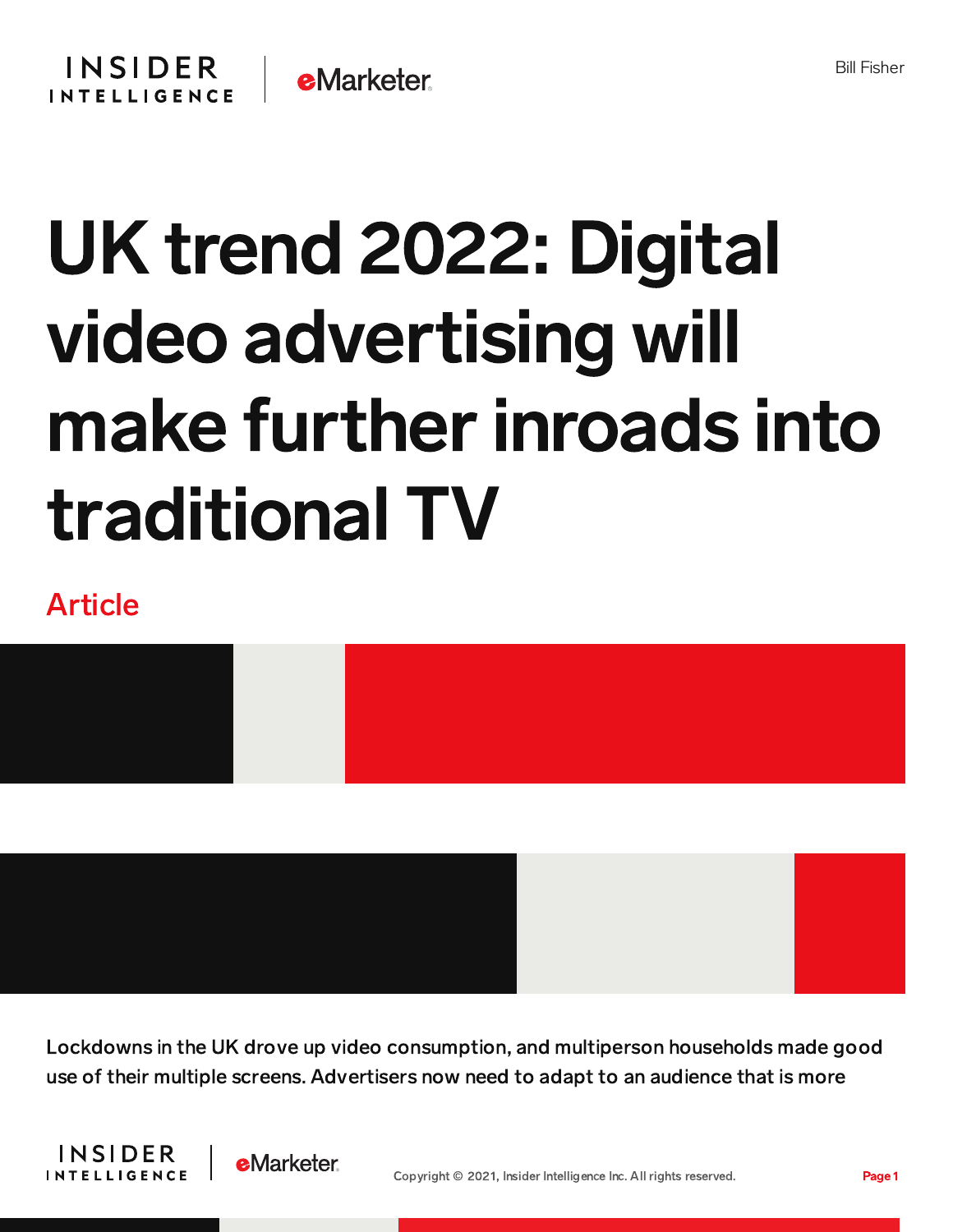device-agnostic and content-hungry than ever.

Advertisers must follow their audiences wherever they may be, as the boundary between digital video and traditional TV grows blurrier for viewers. People are streaming short-form content on TV screens and watching traditional live TV on their smartphones. Connected TVs (CTVs), in particular, are becoming increasingly popular devices for consuming the full gamut of video content available to UK viewers. Other screens aren't being sidelined, though. Consumers now watch video content on whatever screen is most convenient (and optimal) for them, and advertisers should meet them there.



**INSIDER** 

**INTELLIGENCE** 

**e**Marketer

Digital video ad spending will thus continue to eat away at traditional TV budgets. In 2022, TV will account for just 12.4% of total media ad spending, down from 13.3% in 2021, according to our forecast. Digital advertisers are investing more in broadcasters, however, particularly in public-service networks that make their content available online. We estimate that broadcaster video-on-demand (BVOD) ad spending will grow by 26.0% this year, for example, to reach £583.9 million (\$748.8 million), and will rise by a further 12.4% in 2022.

The broader CTV category—which includes BVOD and all other digital video advertising that appears on CTVs—will likely see strong growth as well, with advertisers building out their CTV advertising strategies by drawing budget from linear TV and other underperforming channels.

Advertisers must adjust their strategies to align with this reality. With "traditional" linear TV ad spending on the decline, and with digital video content largely consumed on TV sets, ad